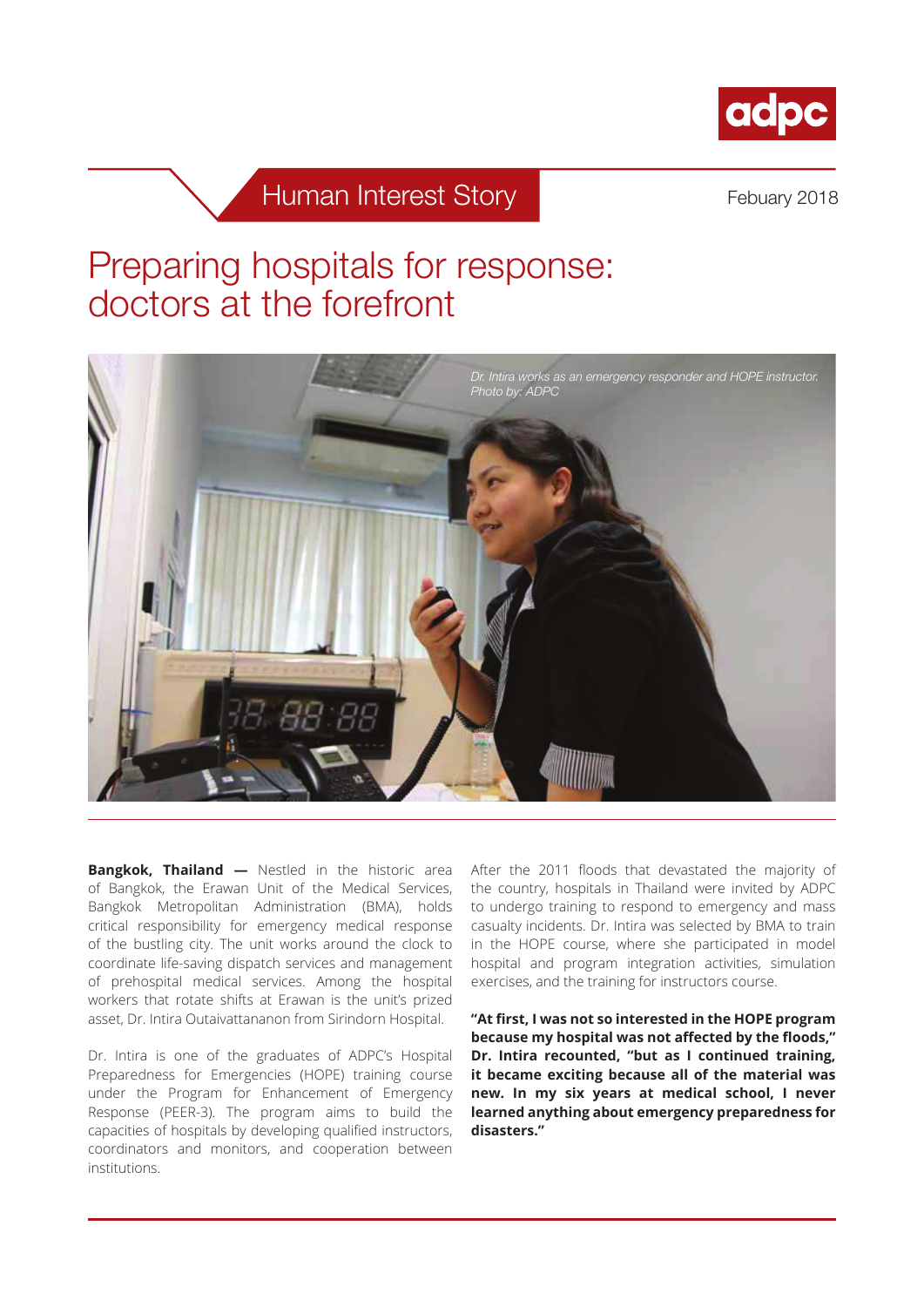#### **From the classroom to the field**

As one of the few national graduates of the HOPE program, Dr. Intira served as the medical commander during the royal funeral procession of the late King Bhumibol Adulyadej in October 2017. With thousands of people gathered to pay their final respects to the King, preparing onsite medical services to provide emergency response was critical to ensure the safety of mourners.

Drawing from the HOPE program's mass gathering exercise, Dr. Intira coordinated with a HOPE graduate nurse to prepare the emergency plan for the event. Three emergency scenarios were drawn up to ensure ambulances always had uninterrupted routes to hospitals. In the event of an incident that impaired the function of medical aid stations, the command center was prepared to relocate and delegate new tasks to remaining stations. A triage color-coding system was set in place to identify priority patient groups.

As she proudly flipped through her detailed emergency plan, Dr. Intira emphasized the role of the HOPE program. **"Before the HOPE course, I could not make this plan. I realized that medical knowledge is not enough to fully respond to a disaster– it is important to know the system and structure of emergency response," she said.**

### **A shift in mindset**

With knowledge and real-life practice of the HOPE course under her belt, Dr. Intira laughs as she explains how her shift in mindset has made her notice various hazards that pose as risks in her surroundings. "I never felt unsafe in my own hospital before the HOPE course. Now I notice toxic materials, fire hazards, radiation sources and other risk factors," she said.

Her increased awareness of potential risks has motivated her to re-evaluate her hospital's emergency plans that she now deems inadequate. Ultimately, she hopes to implement an emergency response system at the administrative level, but admits this has been a challenge.

"As Thailand is relatively safe from threats of major hazards, the medical faculty and hospital systems can have limited experience and exposure to large-scale emergency response. New systems can be challenging to implement, and what we can do right now is to slowly influence and advocate to new doctors and nurses to make hospitals more prepared and safe," she said.

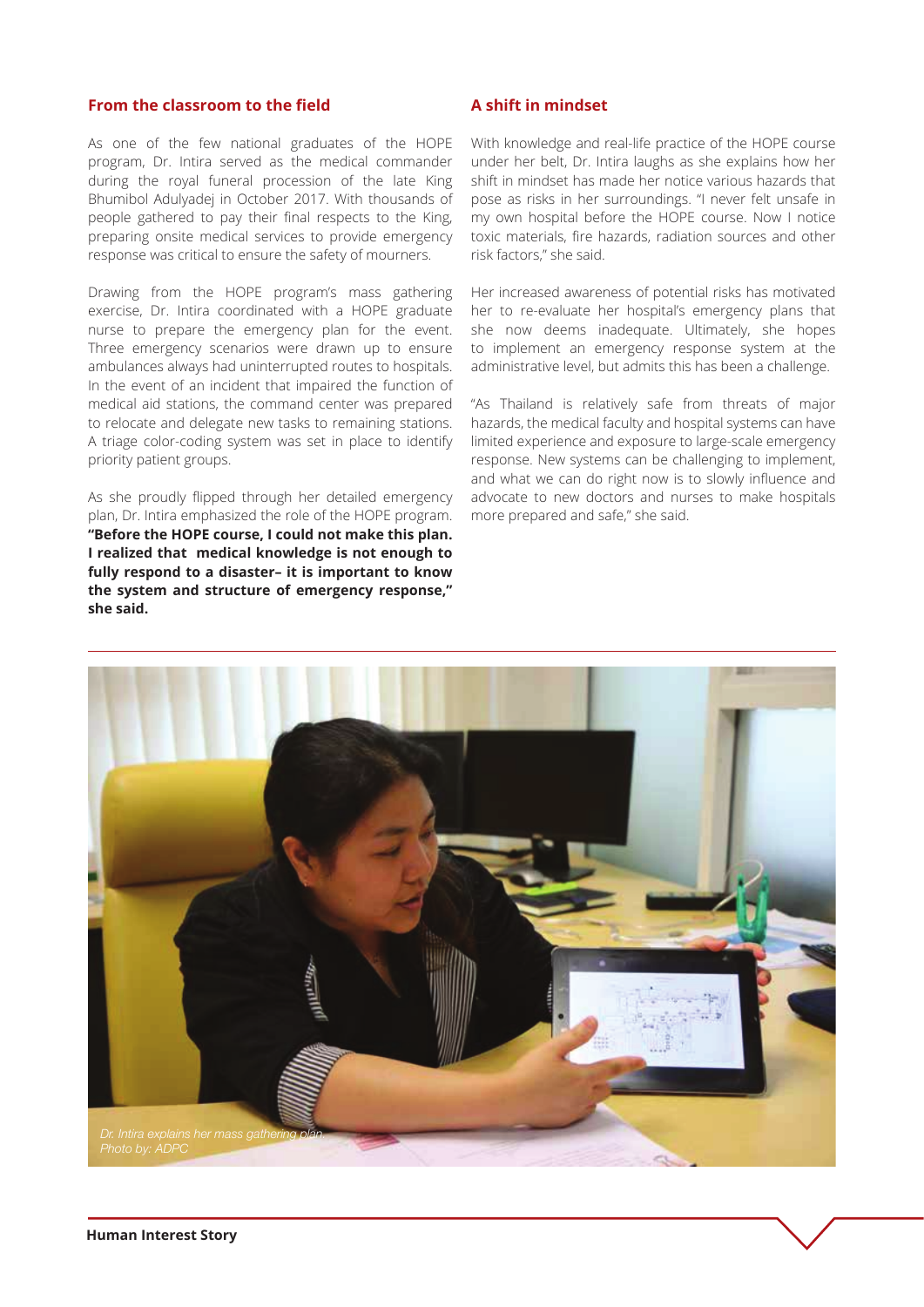

## **Sharing the knowledge**

Dr. Intira is influencing hospitals with her tireless work to train hospital workers in a course that she believes to be very useful for emergency medical response across Thailand and the region. As a graduate of HOPE Training for Instructors (H-TFI) program, Dr. Intira is confident in teaching course material to students.

**"After teaching so many HOPE courses, you not only share the knowledge with other hospital workers but also fully understand the course material for yourself. I now appreciate the importance of the course and know how to guide students to achieve the goals of the HOPE program," she said,** adding that HOPE Training for Instructors Course (H-TFI) helped develop her communication and presentation skills that are also useful for the other courses she teaches to medical students.

Responding to her colleagues' interest in hospital preparedness for emergency, Dr. Intira prepared two days of lectures to share essential HOPE training material during her hospital's annual emergency drill. She is now working with other HOPE graduates to implement courses across hospitals in Bangkok.

Dr. Intira is also part of an international instructor team that trains hospitals across the Asia and the Pacific region. Developing quality instructors is a key aspect of the HOPE program, as Chief of Party of HOPE South Asia from ADPC, Mr. John Abo, explains that "all HOPE graduates understand the standardized course material because the program ensures courses are taught by the same quality instructors, no matter the country."

A seasoned HOPE instructor, Dr. Intira has trained hospital workers in Cambodia, Lao PDR, and Viet Nam. She explains that cultural differences can be challenging to navigate, but H-TFI has taught her to assess learners' cultures and adjust to experiences and expectations.

Dr. Intira's story demonstrates the impact that one motivated individual can have on building capacity of hospitals, and reaffirms the importance of quality instructors to create a new generation of leaders and change-makers.

*The HOPE under PEER Stage 3 program is funded by the US Agency for International Development Office of Foreign Disaster Assistance (USAID-OFDA) with partial funding from the American Red Cross.* 

#### *By: Alyssa Thurston*